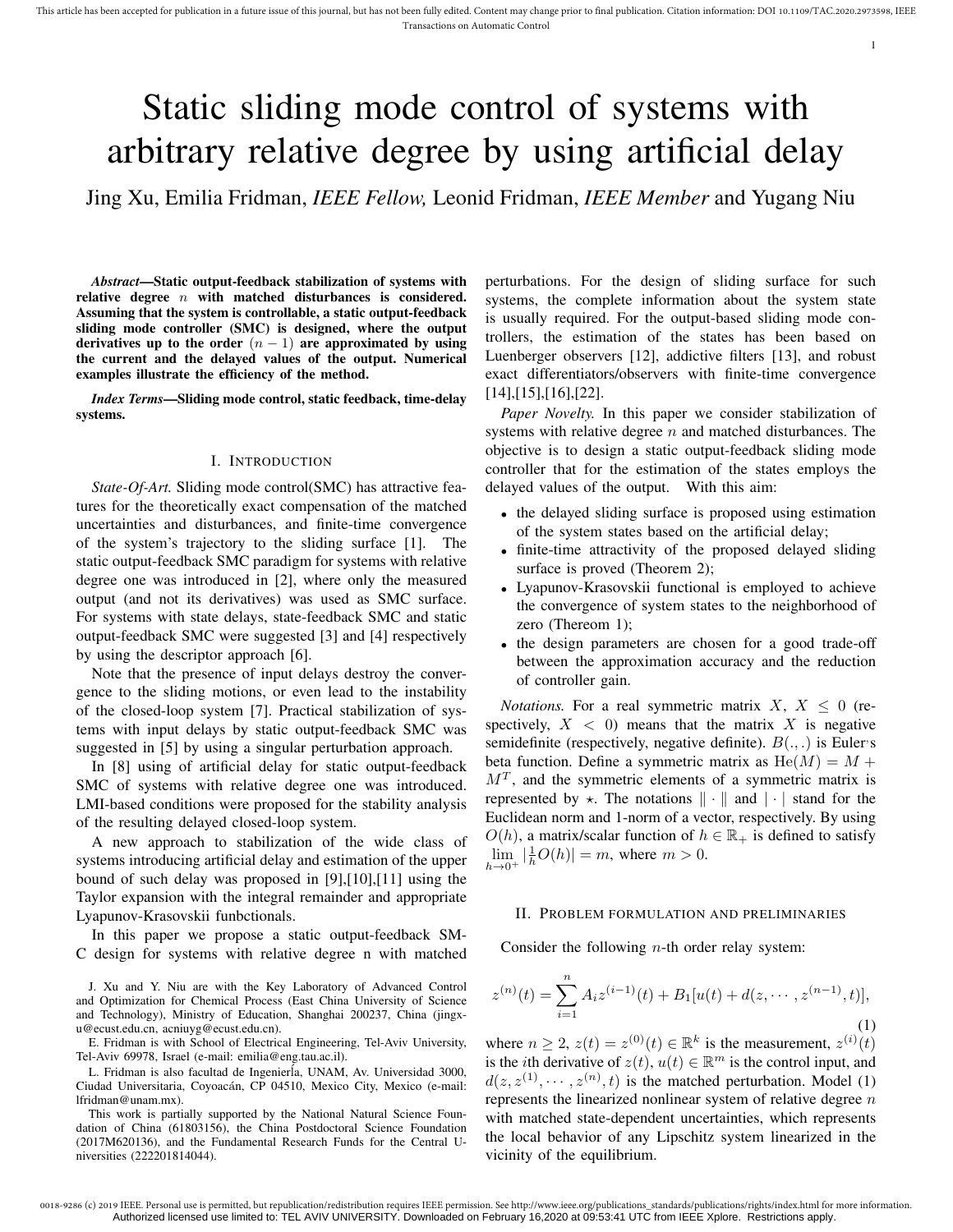2

For the convenience of representation, we define

$$
x(t) = \text{col}\{z(t), z^{(1)}(t), \cdots, z^{(n-1)}(t)\}\
$$

$$
\triangleq \text{col}\{x_1(t), x_2(t), \cdots, x_n(t)\}.
$$

System (1) is equivalent to

$$
\dot{x}(t) = Ax(t) + B(u(t) + d(x, t))
$$
 (2)

which arrives at

$$
x_{n+1}(t) \triangleq \dot{x}_n(t) = \bar{A}x(t) + B_1[u(t) + d(x, t)] \tag{3}
$$

where

$$
A = \begin{bmatrix} 0 & I_k & 0 & \cdots & 0 \\ 0 & 0 & I_k & \cdots & 0 \\ \cdots & \cdots & \cdots & \cdots & \cdots \\ 0 & 0 & 0 & \cdots & I_k \\ A_1 & A_2 & A_3 & \cdots & A_n \end{bmatrix}, B = \begin{bmatrix} 0 \\ 0 \\ \cdots \\ 0 \\ B_1 \end{bmatrix}
$$

$$
\bar{A} = \begin{bmatrix} A_1 & A_2 & A_3 & \cdots & A_n \end{bmatrix}.
$$

Inspired from [1], the following linear sliding motion is always used for system (1):

$$
s^*(t) = \bar{C}x(t) \tag{4}
$$

and the design matrix is given as

$$
\bar{C} = \left[ \begin{array}{cccc} C_1 & C_2 & \cdots & C_n \end{array} \right]
$$

 $\text{with } C_l \in \mathbb{R}^{m \times k}, \ l = 1, 2, \dots, n - 1.$ 

Since only  $z(t)$  is accessible to the controller, we approximate the derivatives by a few past measurements:

$$
\hat{x}(t,h) \approx N^{-1}(h)x(t) \tag{5}
$$

 $x(t) \approx N(h)\hat{x}(t, h)$  (6)

which becomes

 $N(h) = (MF(h))^{-1}, \ \hat{x}(t, h) = M\bar{x}(t, h), \ \bar{x}(t, h) =$  $F(h)x(t)$ , and

$$
\hat{x}(t, h) = \text{col}\{x_1(t), x_1(t-h), \cdots, x_1(t-(n-1)h)\}
$$
\n
$$
F(h) = \text{diag}\{I_k, -hI_k, \cdots, (-h)^{n-1}I_k\}
$$
\n
$$
M = \begin{bmatrix}\nI_k & 0 & 0 & \cdots & 0 \\
I_k & I_k & \frac{1}{2!}I_k & \cdots & \frac{1}{(n-1)!}I_k \\
\cdots & \cdots & \cdots & \cdots & \cdots \\
I_k & jI_k & \frac{j^2}{2!}I_k & \cdots & \frac{j^{n-1}}{(n-1)!}I_k \\
\cdots & \cdots & \cdots & \cdots & \cdots \\
I_k & (n-1)I_k & \frac{(n-1)^2}{2!}I_k & \cdots & \frac{(n-1)^{n-1}}{(n-1)!}I_k\n\end{bmatrix}.
$$

Matrix *M* is a Vandermonde-type matrix. Equation (5) indicates that the states of system (5) can be estimated by using the past measurements at the time instant  $j$  ( $j = 0, 1, \dots, n-1$ ).

To this end, the following delay-dependent sliding variable is adopted:

$$
s(t) = \bar{C}N(h)\hat{x}(t,h)
$$

where *h* is the artificial time delay.

Our objective is to design the artificial time-delay estimator (5) in sliding mode control, which avoid introducing additional dynamics for estimation and enhancing the robustness to measurement noises. Then, we present the problem formulation of this work:

right) a delay-dependent sliding surface  $s(t) = 0$  and an SMC law  $u(t)$  will be designed such that the sliding motion  $s(t)$  is quadratically stable in finite time.

To this end, the following lemmas are necessary.

**Lemma 1.** (*Jensen's Inequality* [10]) *Define*  $G =$  $a^b$   $f(s)x(s)ds$ , where  $a \leq b$ ,  $f : [a, b] \to [0, \infty)$ ,  $x(s) \in \mathbb{R}^n$ , *and the integration concerned is well defined. Then, for any*  $n \times n$  *matrix*  $R > 0$ *, the following inequality holds:* 

$$
GTRG \le \int_a^b f(\theta) d\theta \int_a^b f(s)xT(s)Rx(s)ds.
$$
 (7)

**Lemma 2.** [20, 23] *Given a positive scalar*  $\bar{\epsilon}$ *, and symmetric matrices M*1*, M*<sup>2</sup> *and M*<sup>3</sup> *with the same dimensions, the inequality holds for any*  $\epsilon \in (0, \bar{\epsilon}]$ *:*  $M_1 + \epsilon M_2 + \epsilon^2 M_3 \leq 0$ , *if and only if*  $M_1 \leq 0$ ,  $M_1 + \bar{\epsilon}M_2 \leq 0$ ,  $M_1 + \bar{\epsilon}M_2 + \bar{\epsilon}^2M_3 \leq 0$ .

## *A. Taylor, s formula with the integral remainder*

For *n*-times continuously differentiable function  $x_1(t)$  with absolutely continuous  $x_n(t)$  over the time interval  $[t - jh, t]$ , the Taylor expansion is written as

$$
x_1(t - jh) = x_1(t) + j(-h)x_2(t) + \frac{j^2(-h)^2}{2!}x_3(t)
$$
  
+ ... + 
$$
\frac{j^{n-1}(-h)^{n-1}}{(n-1)!}x_n(t) + \delta_j(t, h)
$$
  
=  $M(j)F(h)x(t) + \delta_j(t, h)$  (8)

where  $j = 0, 1, \cdots, n-1$ , and

$$
M(j) = \left[ I_k \quad jI_k \quad \frac{j^2}{2!}I_k \quad \cdots \quad \frac{j^{n-1}}{(n-1)!}I_k \right].
$$

Wherein, the remainder  $\delta_i(t, h)$  has two equivalent forms:

$$
\delta_j(t, h) = \frac{(-1)^n}{(n-1)!} \int_{t-jh}^t (s - t + jh)^{n-1} x_{n+1}(s) \, ds \tag{9}
$$

$$
\delta_j(t, h) = \frac{(-1)^{n-1}}{(n-2)!} \int_{t-jh}^t (s - t + jh)^{n-2} \mu(s, t) \, ds \tag{10}
$$

with  $\mu(s, t) = x_n(s) - x_n(t)$ .

Remark 1. The form of the integral terms of Lyapunov functionals is constructed based on (9) (as in [10]). Here, the representation of (10) is used for estimating the bound of the remainder  $\delta_i(t, h)$ .

Then, we have

$$
\hat{x}(t,h) = N^{-1}(h)x(t) + \Delta_1(t,h)
$$
\n(11)

where  $\Delta_1(t, h) = \text{col}\{\delta_0(t, h), \delta_1(t, h), \cdots, \delta_{n-1}(t, h)\}.$ It is easy to verify that, if  $\lim_{h\to 0} |\delta_i(t, h)| = 0$ ,

lim *h→*0  $\frac{1}{h^{n+1}}|\delta_i(t, h)| = 0$ , then we have

$$
\Delta_1(t) = O(h^n). \tag{12}
$$

The approximation error is given by  $\Delta_1(t)$ , which is used to verify the approximation accuracy of the artificial time-delay method. Hence, we obtain  $s(t) = s^*(t) + \overline{C}N(h)\Delta_1(t, h)$  $e_s(t) = s(t) - s^*(t) = \bar{C}N(h)\Delta_1(t, h) = O(h^n).$ 

**Remark 2.** The sliding motion  $s(t) = 0$  can imitate the behavior of  $s^*(t) = 0$  with the accuracy  $O(h^n)$  such that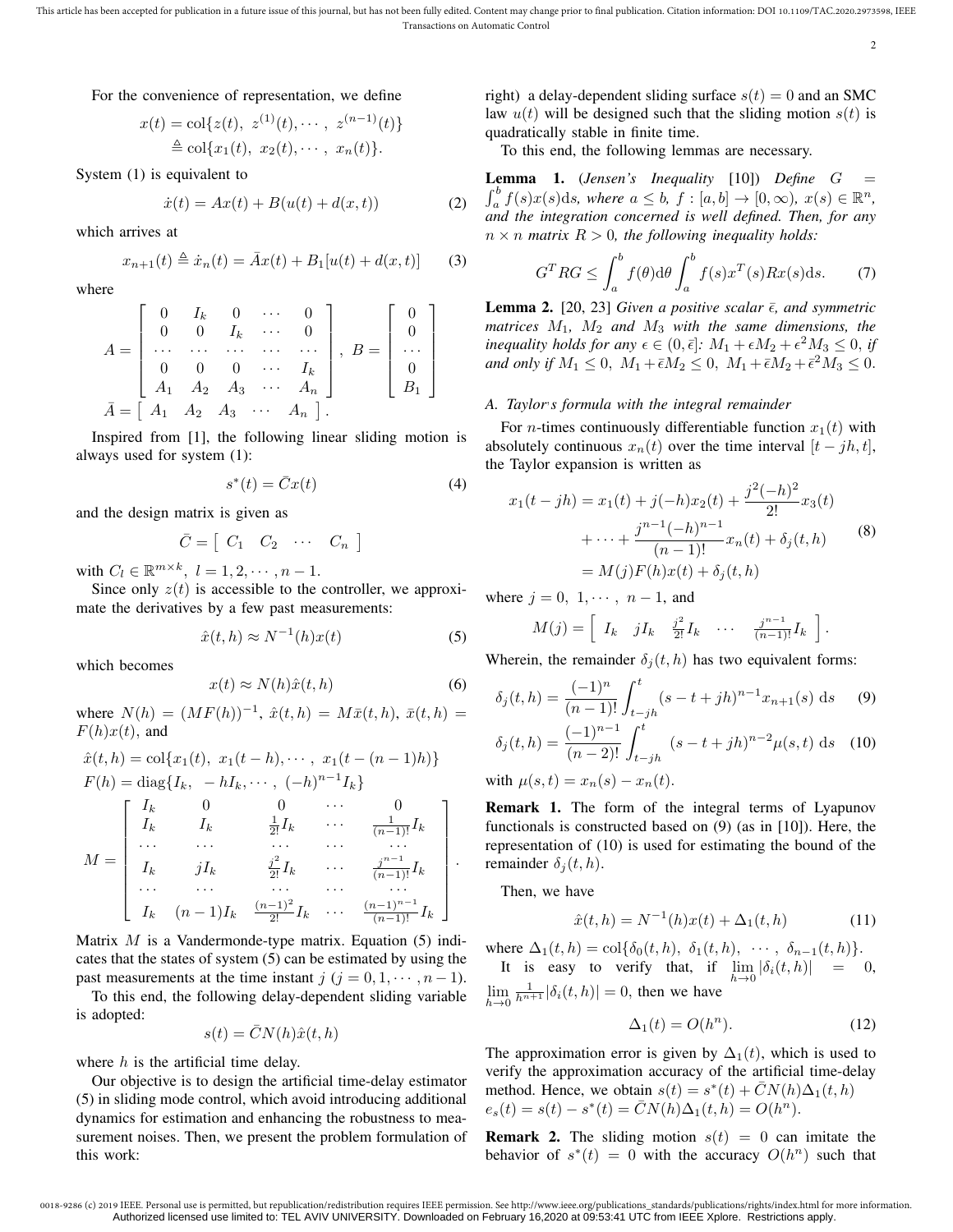This article has been accepted for publication in a future issue of this journal, but has not been fully edited. Content may change prior to final publication. Citation information: DOI 10.1109/TAC.2020.2973598, IEEE Transactions on Automatic Control

3

the delayed output-feedback controller contains more system information than the pure static one.

It is reasonable to assume that

$$
|x_{n+1}(t)| \le \beta \tag{13}
$$

where  $\beta$  is the upper bound of  $x_{n+1}(t)$ , and  $\beta$  is a scalar defined by the domain in which model (1) is valid. The following assumptions will be used:

- A1) The perturbation term  $d(x, t)$  is bounded, i.e.  $| d(x, t) | \le$ *d ∗* , where *d ∗* is a positive scalar.
- A2) The dynamic  $x_n(t)$  is  $\beta$ -Lipschizian on the small time interval  $[t - jh - \delta, t + \delta]$ :

$$
|\mu(s,t)| \le \beta |t-s|, \text{ for all } s \in [t-jh, t] \qquad (14)
$$

where  $\delta$  is a small positive scalar.

**Remark 3.** All system states  $x_i(t)$   $(i = 1, 2, \dots, n)$  are still continuous, i.e.  $x_i(t) = x_i(t_0) + \int_0^t$ *t*0  $x_{i+1}(s)ds$ , lim *t→t −* 0  $x_i(t) =$  $\lim x_i(t)$ , which reveals the validity of Assumption A2).  $t \rightarrow t_0^+$ For example, a mass-spring-damper system contains the states of position and velocity. The acceleration can change the

directions by using forces with  $sgn(\cdot)$ , but the velocity and position are still continuous.

## III. MAIN RESULTS

*A. Analysis of sliding motions*

From (10), we have

$$
\dot{\Delta}_1(t, h) = \Delta_2(t, h) + Y(h)x_{n+1}(t)
$$
\n(15)

where  $Y(h) = \frac{(-1)^{n-2}}{(n-1)!} \text{col}\{0, h^{n-1}I_k, \cdots, [(n-1)h]^{n-1}I_k\}.$ The form of  $\Delta_2(t, h)$  is written as

$$
\Delta_2(t, h) = \text{col}\{\rho_0(t), \rho_1(t, h), \cdots, \rho_{n-1}(t, h)\}
$$

where  $\rho_j(t, h)$  takes the following two forms:

$$
\rho_j(t, h) = \frac{(-1)^{n+1}}{(n-2)!} \int_{t-jh}^t (s - t + jh)^{n-2} x_{n+1}(s) \, \mathrm{d}s \tag{16}
$$

$$
\rho_j(t, h) = \begin{cases}\n\frac{(-1)^n}{(n-3)!} \int_{t-jh}^t (s-t+jh)^{n-3} \mu(s, t) \, ds, n \geq \frac{3}{(17)} \\
x_n(t) - x_n(t-jh), n = 2.\n\end{cases}
$$

From (2) and (15), the derivative of  $s(t)$  is given as

$$
\dot{s}(t) = \bar{C}\dot{x}(t) + \bar{C}H(h)x_{n+1}(t) + \bar{C}N(h)\Delta_2(t, h)
$$
 (18)

where  $H(h) = N(h)Y(h)$ . By virtue of (1) and (2), we can rewrite (18) as

$$
\dot{s}(t) = J_1(h)x(t) + J_2(h)(u(t) + d(x, t)) + \bar{C}N(h)\Delta_2(t, h)
$$

where  $J_1(h) = \bar{C}A + \bar{C}H(h)\bar{A}$ ,  $J_2(h) = \bar{C}B + \bar{C}H(h)B_1$ . The equivalent control law is formulated as

$$
u_{eq}^*(t) = -d(x,t) - J_2^{-1}(h)(J_1(h)x(t) + \bar{C}N(h)\Delta_2(t,h))
$$
 (19)

which requires the full state information of  $x(t)$ . By using the estimation (6) in (19), we arrive at

$$
u_{eq}(t) = -d(x, t) - J_2^{-1}(h)[J_1(h)N(h)\hat{x}(t, h) + \bar{C}N(h)\Delta_2(t, h)]
$$
\n(20)

which is equivalent to

$$
u_{eq}(t) = -d(x,t) - J_2^{-1}(h)[J_1(h)x(t) + J_1(h)N(h)\Delta_1(t) + \bar{C}N(h)\Delta_2(t,h)].
$$
 (21)

Remark 4. In (20), the equivalent control law is implemented without using the derivatives of the measurement output.

#### *B. Stabilization of the closed-loop system*

Based on the descriptor model transformation in [3, 5], substituting (21) into system (2) yields

$$
E\dot{\eta}(t) = \mathcal{A}_c\eta(t) + \mathcal{A}_{d1}\Delta_1(t) + \mathcal{A}_{d2}\Delta_2(t) \tag{22}
$$

where 
$$
\eta(t) = \text{col}\lbrace x(t), x_{n+1} \rbrace
$$
, and

$$
E = \begin{bmatrix} I_{\bar{n}} & 0 \\ 0 & 0 \end{bmatrix}, \quad \mathcal{A} = \begin{bmatrix} \Gamma_1 & 0 \\ \bar{A} & -I_k \end{bmatrix},
$$
  
\n
$$
\mathcal{B} = \begin{bmatrix} 0 \\ B_1 \end{bmatrix}, \quad \Gamma_1 = \begin{bmatrix} 0 & I_{\bar{n}-k} \end{bmatrix}, \quad \bar{n} = nk,
$$
  
\n
$$
\mathcal{A}_c = \mathcal{A} + \mathcal{B}\Gamma_2(h), \quad \Gamma_2(h) = \begin{bmatrix} -J_2^{-1}(h)J_1(h) & 0 \end{bmatrix}
$$
  
\n
$$
\mathcal{A}_{d1} = -\mathcal{B}J_2^{-1}(h)J_1(h)N(h), \quad \mathcal{A}_{d2} = -\mathcal{B}J_2^{-1}(h)\bar{C}N(h).
$$

Define  $A_m = \begin{bmatrix} \bar{A} - B_1 J_2^{-1}(h) J_1(h) & 0 \end{bmatrix}$ , and  $A_{n1} = -B_1 J_2^{-1}(h) J_1(h) N(h), A_{n2} = -B_1 J_2^{-1}(h) \bar{C} N(h).$ 

With  $u_{eq}(t)$ , equation (1) can be further represented as

$$
x_{n+1}(t) = A_m \eta(t) + A_{n1} \Delta_1(t) + A_{n2} \Delta_2(t).
$$
 (23)

Then, we will derive the delay-dependent LMI conditions for the stabilization of the closed-loop system (22).

**Theorem 1.** For the given tuning scalar  $\epsilon^* > 0$  and the pre*scribed matrix*  $\overline{C}$ *, the descriptor system (22) is asymptotically stable, if there exist symmetric matrices*  $P_1 \in \mathbb{R}^{(\bar{n}-k)\times(\bar{n}-k)}$ ,  $P_3 \in \mathbb{R}^{k \times k}$ ,  $X \in \mathbb{R}^{k \times k}$ , and  $W \in \mathbb{R}^{k \times k}$ , and the matrix  $P_2 \in \mathbb{R}^{k \times (\bar{n}-k)}$  such that the following inequalities hold:

$$
\begin{bmatrix}\n\text{He}(P^T \mathcal{A}_c) & P^T \mathcal{A}_{d1} & P^T \mathcal{A}_{d2} & 0 \\
\star & -\mathcal{W} & 0 & 0 \\
\star & \star & \star & -\mathcal{X} & 0 \\
\star & \star & \star & -\overline{Q} & \end{bmatrix} \leq 0 \quad (24)
$$
\n
$$
\begin{bmatrix}\n\text{He}(P^T \mathcal{A}_c) & P^T \mathcal{A}_{d1} & P^T \mathcal{A}_{d2} & \sqrt{\epsilon^*} A_m^T \overline{X} \\
\star & -\mathcal{W} & 0 & \sqrt{\epsilon^*} A_{n1}^T \overline{X} \\
\star & \star & -\mathcal{X} & \sqrt{\epsilon^*} A_{n2}^T \overline{X} \\
\star & \star & \star & -\overline{X} & \end{bmatrix} \leq 0 \quad (25)
$$

$$
\begin{bmatrix}\n\text{He}(P^T \mathcal{A}_c) & P^T \mathcal{A}_{d1} & P^T \mathcal{A}_{d2} & \sqrt{\epsilon^*} A_m^T \bar{Q}(h^*) \\
\star & -\mathcal{W} & 0 & \sqrt{\epsilon^*} A_m^T \bar{Q}(h^*) \\
\star & \star & -\mathcal{X} & \sqrt{\epsilon^*} A_m^T \bar{Q}(h^*) \\
\star & \star & \star & -\bar{Q}(h^*)\n\end{bmatrix} \leq 0 \tag{26}
$$

 $where h^* = \sqrt[2(n-1)]{\epsilon^*}, and$ 

$$
\bar{X} = \sum_{j=0}^{n-1} \bar{X}_{j+1}, \ \bar{X}_{j+1} = j^{2n-1} X_{j+1}
$$
\n
$$
\bar{Q} = \sum_{j=0}^{n-1} (j)^{2(n-1)} X_{j+1}, \ \bar{Q}(h^*) = \sum_{j=0}^{n-1} Q_{j+1}(h^*)
$$
\n
$$
Q_{j+1}(h^*) = (j)^{2(n-1)} [X_{j+1} + (jh^*)^2 W_{j+1}].
$$

<sup>0018-9286 (</sup>c) 2019 IEEE. Personal use is permitted, but republication/redistribution requires IEEE permission. See http://www.ieee.org/publications\_standards/publications/rights/index.html for more information. Authorized licensed use limited to: TEL AVIV UNIVERSITY. Downloaded on February 16,2020 at 09:53:41 UTC from IEEE Xplore. Restrictions apply.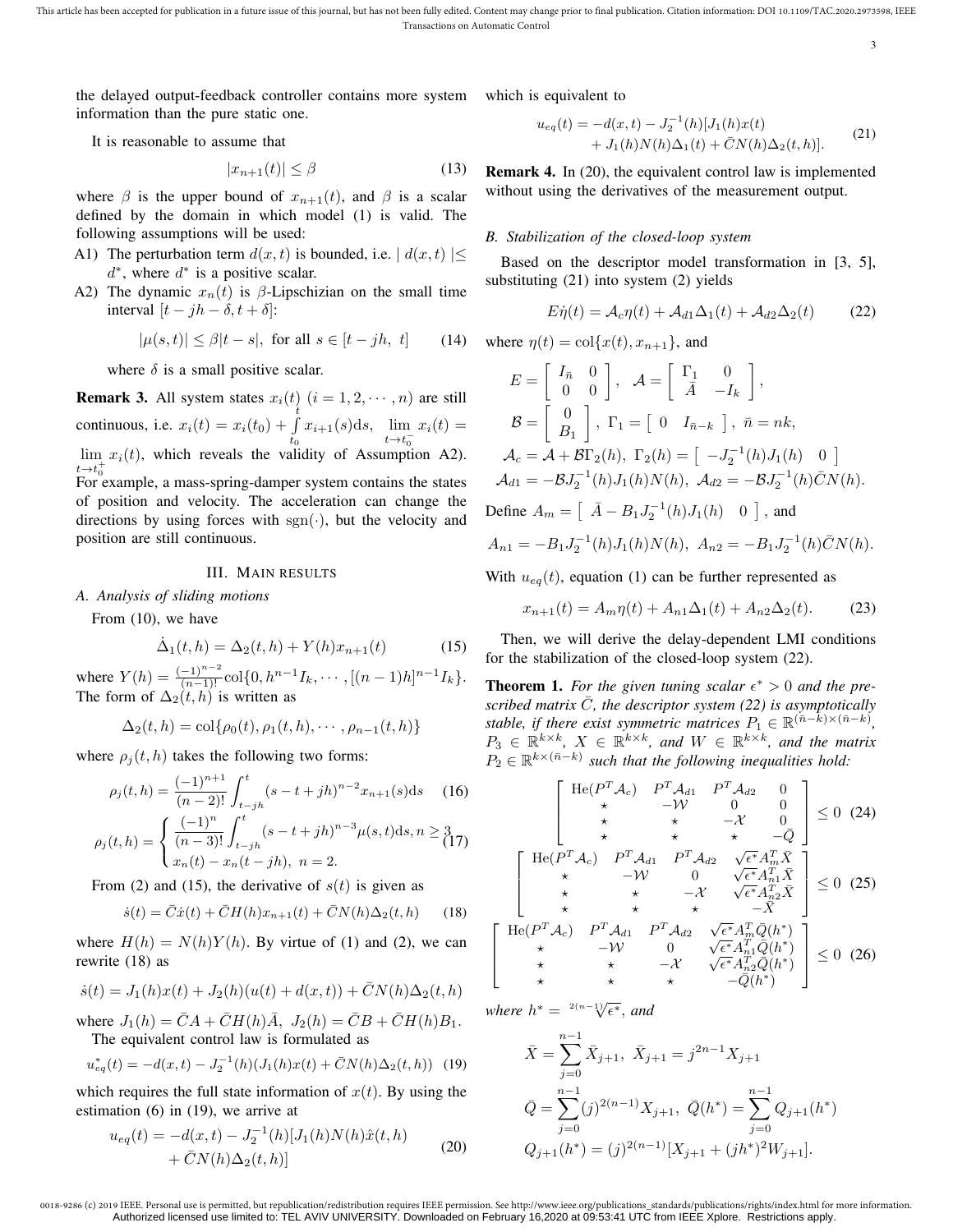#### *Proof.* The following Lyapunov functional is used:

$$
V(\eta, y, t) = V_1(\eta, t) + V_2(x_{n+1}) + V_3(x_{n+1})
$$

where

$$
V_1(\eta, t) = \eta^T(t) E P \eta(t)
$$
  
\n
$$
V_2(x_{n+1}) = \sum_{j=0}^{n-1} (jh)^n \int_{t-jh}^t (s - t + jh)^n \nu_{j+1}(s) ds
$$
  
\n
$$
V_3(x_{n+1}) = \sum_{j=0}^{n-1} (jh)^{n-1} \int_{t-jh}^t (s - t + jh)^{n-1} \varphi_{j+1}(s) ds
$$
  
\n
$$
\nu_{j+1}(s) = x_{n+1}^T(s) W_{j+1} x_{n+1}(s), W_{j+1} = W_{j+1}^T > 0
$$
  
\n
$$
\varphi_{j+1}(s) = x_{n+1}^T(s) X_{j+1} x_{n+1}, X_{j+1} = X_{j+1}^T > 0.
$$
  
\nMatrix, *D* is considered as

Matrix *P* is specified as

$$
P = \begin{bmatrix} P_1 & 0 \\ P_2 & P_3 \end{bmatrix}, \ P_1 = P_1^T > 0.
$$

Differentiating  $V_1(\eta, t)$  with respect to time *t* yields

$$
\dot{V}_1(\eta, t) = \eta^T(t) \text{He}(P^T \mathcal{A}_c) \eta(t) + 2\eta^T(t) P^T \mathcal{A}_{d1} \Delta_1(t, h) + 2\eta^T(t) P^T \mathcal{A}_{d2} \Delta_2(t, h).
$$
\n(27)

To deal with the term with  $\Delta_1(t)$  in (27), the functional  $V_2(x_{n+1})$  is taken into account, with its derivative given as

$$
\dot{V}_2(x_{n+1}) = \sum_{j=0}^{n-1} (jh)^{2n} x_{n+1}^T(t) W_{j+1} x_{n+1}(t)
$$
\n
$$
- n \sum_{j=0}^{n-1} (jh)^n \int_{t-jh}^t (s-t+jh)^{n-1} \nu_{j+1}(s) \, ds.
$$
\n(28)

It follows from Lemma 1 that

$$
-n\sum_{j=0}^{n-1} (jh)^n \int_{t-jh}^t (s-t+jh)^{n-1} \nu_{j+1}(s) \, ds
$$
  
 
$$
\leq -\Delta_1^T(t,h) \mathcal{W}\Delta_1(t,h), \tag{29}
$$

where  $W = (n!)^2 \text{diag}\{W_0, W_1, \cdots, W_{n-1}\}.$ From (28) and (29), we have

$$
\dot{V}_2(x_{n+1}) \le \zeta^T(t) \mathcal{V}^T \{ \sum_{j=0}^{n-1} (jh)^{2n} W_{j+1} \} \mathcal{V} \zeta(t) \n- \Delta_1^T(t, h) \mathcal{W} \Delta_1(t, h),
$$
\n(30)

where

$$
\mathcal{V} = [A_m \ A_{n1} \ A_{n2}], \ \zeta(t) = \text{col}\{\eta(t), \ \Delta_1(t), \ \Delta_2(t)\}.
$$

Moreover, the time derivative of the delay-dependent function  $V_3(x_{n+1})$  along the solution of (22) is written as

$$
\dot{V}_3(x_{n+1}) = \sum_{j=0}^{n-1} (jh)^{2(n-1)} x_{n+1}^T(t) X_{j+1} x_{n+1}(t)
$$

$$
- (n-1) \sum_{j=0}^{n-1} (jh)^{n-1} \int_{t-jh}^t (s-t+jh)^{n-2} \varphi_{j+1}(s) ds.
$$

By using the representation (16) and applying Lemma 1, we find

$$
-(n-1)\sum_{j=0}^{n-1} (jh)^{n-1} \int_{t-jh}^{t} (s-t+jh)^{n-2} \varphi_{j+1}(s) ds
$$
  
 
$$
\leq -\Delta_2^T(t,h) \chi \Delta_2(t,h)
$$
 (31)

where

$$
\mathcal{X} = (n-1)!^2 \text{diag}\{X_0, X_1, \cdots, X_{n-1}\}.
$$

Taking (31) into consideration, it is easy to obtain that

$$
\dot{V}_3(x_{n+1}) \le \zeta^T(t) \mathcal{V}^T \sum_{j=0}^{n-1} [(jh)^{2(n-1)} X_{j+1}] \mathcal{V} \zeta(t) \n- \Delta_2^T(t, h) \mathcal{X} \Delta_2(t, h).
$$
\n(32)

Adding (27), (30) to (32), we have

$$
(t) \le \zeta^{T}(t)\Xi\zeta(t)
$$
  
+  $\zeta^{T}(t)\mathcal{V}^{T}\sum_{j=0}^{n-1}[(jh)^{2(n-1)}X_{j+1} + (jh)^{2n}W_{j+1}]\mathcal{V}\zeta(t)$ 

where

*V*˙ (*t*) *≤ ζ*

$$
\Xi = \left[ \begin{array}{ccc} \text{He}(P^T \mathcal{A}_c) & P^T \mathcal{A}_{d1} & P^T \mathcal{A}_{d2} \\ \star & -\mathcal{W} & 0 \\ \star & \star & -\mathcal{X} \end{array} \right].
$$

After some manipulation using the Schur Complement Lemma, the inequality  $\dot{V}(t) \leq 0$  is equivalently represented as

$$
\Gamma(\epsilon, h) \le 0 \tag{33}
$$

4

where

$$
\epsilon = h^{2(n-1)}, \quad \bar{Q}(h) = \sum_{j=0}^{n-1} (j)^{2(n-1)} [X_{j+1} + (jh)^2 W_{j+1}]
$$

$$
\Gamma(\epsilon, h) = \begin{bmatrix} \text{He}(P^T A_c) & P^T A_{d1} & P^T A_{d2} & \epsilon A_m^T Q(h) \\ \star & -\mathcal{W} & 0 & \epsilon A_m^T Q(h) \\ \star & \star & -\mathcal{X} & \epsilon A_m^T Q(h) \\ \star & \star & \star & -\epsilon Q(h) \end{bmatrix}.
$$

Performing the congruent transformation given as

$$
\mathcal{T}_s = \text{diag}\{I, I, I, \frac{1}{\sqrt{\epsilon}}I\}
$$

to inequality (33) yields

$$
\Gamma^*(\epsilon, h) \le 0 \tag{34}
$$

where

$$
\Gamma^*(\epsilon, h) = \begin{bmatrix} \text{He}(P^T \mathcal{A}_c) & P^T \mathcal{A}_{d1} & P^T \mathcal{A}_{d2} & \sqrt{\epsilon} A_m^T Q(h) \\ \star & -\mathcal{W} & 0 & \sqrt{\epsilon} A_{n1}^T Q(h) \\ \star & \star & -\mathcal{X} & \sqrt{\epsilon} A_{n2}^T Q(h) \\ \star & \star & \star & -Q(h) \end{bmatrix}.
$$

It follows from Lemma 2 that the sufficient conditions for achieving (34) are given as

$$
\exists \ h^* > 0, \ \text{s.t.} \ \Gamma(0,0) \leq 0, \ \Gamma(\epsilon^*,0) \leq 0, \ \Gamma(\epsilon^*,h^*) \leq 0,
$$

for all  $h \in (0, h^*]$ , with  $\epsilon^* = (h^*)^{2(n-1)}$ , which can be transformed into LMIs (24)–(26). This completes the proof.  $\Box$ 

Remark 5. Theorem 1 can be used for investigating the upper bound of the delay *h*. We can set any *h* satisfying  $0 < h \leq h^*$ in the formulation of  $s(t)$  and  $u(t)$ .

**Remark 6.** Consider  $n(t)$  as the measurement noises with a frequency  $f_n$ . The robustness to the high-frequency  $n(t)$  can be concluded from the averaging theory, which requires

$$
f_n \ll 1/h, \ 0 < h \le h^* \tag{35}
$$

0018-9286 (c) 2019 IEEE. Personal use is permitted, but republication/redistribution requires IEEE permission. See http://www.ieee.org/publications\_standards/publications/rights/index.html for more information. Authorized licensed use limited to: TEL AVIV UNIVERSITY. Downloaded on February 16,2020 at 09:53:41 UTC from IEEE Xplore. Restrictions apply.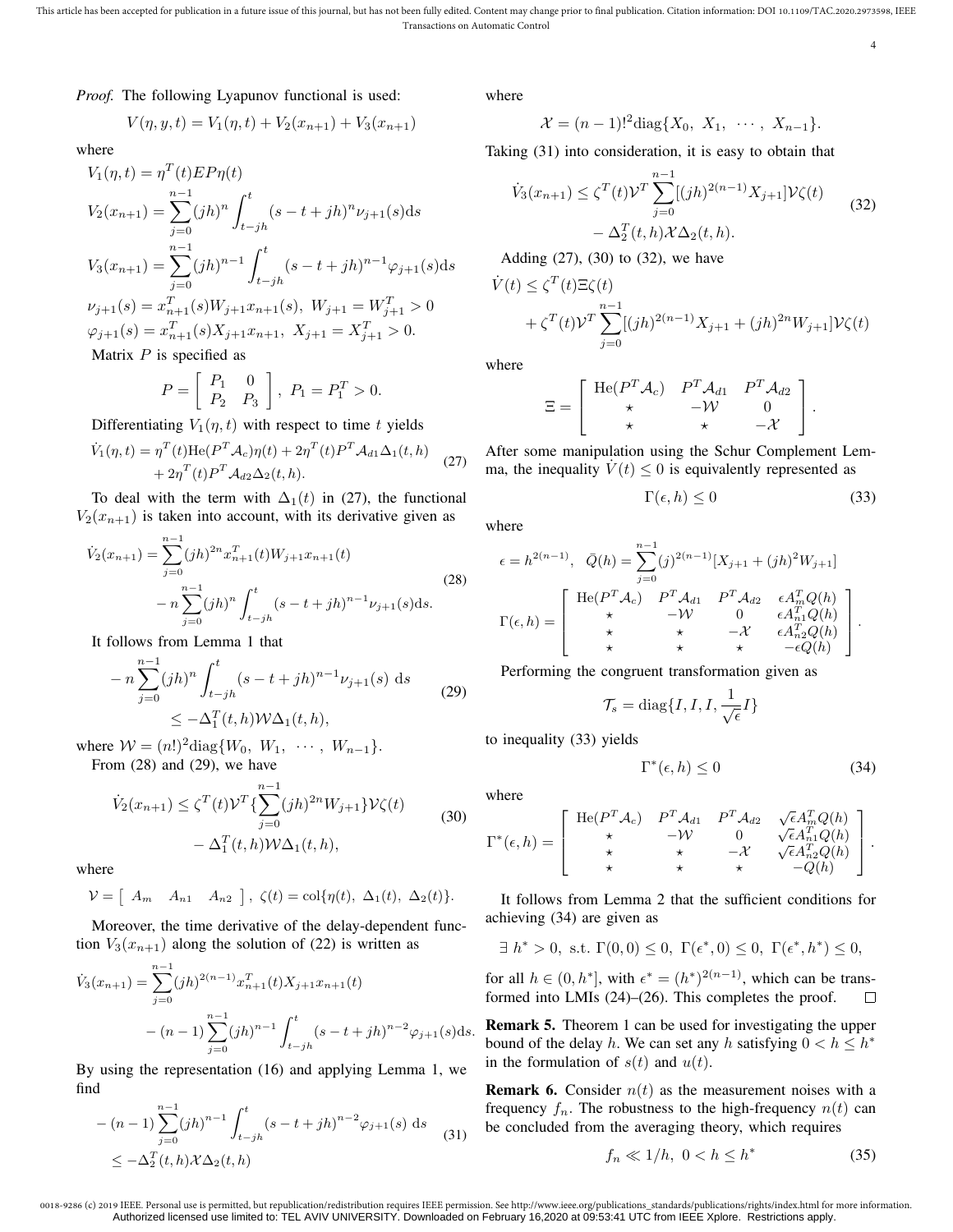5

For low-frequency noise  $n(t)$ , the artificial time-delay estimator will not work as a filter. Thus, using the results in Theorem 1, it is possible to choose the suitable time delay for the finitetime convergence to the vicinity of origin.

## *C. Attractivity of the sliding surface*

In this section, the attractivity of the delay-dependent sliding surface  $s(t) = 0$  will be analyzed. The physical SMC law is

$$
u(t) = -kJ_2^{-1}(h)\text{sgn}(s(t)) - J_2^{-1}(h)J_1(h)N(h)\hat{x}(t,h)
$$
 (36)

where *k* is a positive scalar. Moreover, an equivalent form of (36) can be represented as

$$
u(t) = -kJ_2^{-1}(h)\text{sgn}(s(t)) - J_2^{-1}(h)J_1(h)x(t)
$$
  
-  $J_2^{-1}(h)J_1(h)N(h)\Delta_1(t, h).$  (37)

Next, we will estimate the upper bound of  $|\Delta_1(t, h)|$  and  $|\Delta_2(t, h)|$ . With Assumption A2), it is easy to verify that

$$
|\Delta_1(t, h)| = \sum_{j=0}^{n-1} |\delta_j(t, h)|
$$
  
= 
$$
\frac{1}{(n-2)!} \sum_{j=0}^{n-1} \int_{t-jh}^t |(s-t+jh)^{n-2} \cdot \mu(s, t)| ds
$$
  

$$
\leq \frac{1}{(n-2)!} \sum_{j=0}^{n-1} \int_{t-jh}^t |(s-t+jh)^{n-2}| \cdot |\mu(s, t)| ds
$$
  

$$
\leq b_{r1}(\beta)
$$

where

$$
b_{r1}(\beta) = \frac{\beta}{(n-2)!} \sum_{j=0}^{n-1} \int_{t-jh}^{t} |(s-t+jh)^{n-2}| \cdot |t-s| \, ds.
$$

Similarly, we obtain that  $|\Delta_2(t, h)| \leq b_{r2}(\beta)$ , where

$$
b_{r2}(\beta) = \begin{cases} g(\beta), & n \ge 3\\ |x_n(t) - x_n(t - jh)|, & n = 2, \end{cases}
$$

$$
g(\beta) = \frac{\beta}{(n-3)!} \sum_{j=0}^{n-1} \int_{t-jh}^{t} |(s - t + jh)^{n-3}| \cdot |t - s| \, ds.
$$

Using (37) in the representation of  $\dot{s}(t)$  yields

$$
\begin{aligned} \dot{s}(t) &= -k \text{sgn}(s(t)) - J_1 N(h) \Delta_1(t, h) \\ &+ J_2 d(x, t) + \bar{C} N(h) \Delta_2(t, h). \end{aligned} \tag{38}
$$

The switching term *−k*sgn(*s*(*t*)) is used to compensate for  $d(x, t)$ ,  $\Delta_1(t, h)$  and  $\Delta_2(t, h)$  to force the state trajectories to be attractive to the sliding surface  $s(t) = 0$ .

The following theorem investigates the reachability of the sliding motion in finite time.

Theorem 2. *Under Assumptions* A1)–A2)*, the control input (36) makes the sliding surface stable and globally attractive in finite time, if the following condition holds:*

$$
k \ge \gamma_1 \beta + \|J_2\| d^* + k_0 \tag{39}
$$

$$
\gamma_2 \beta \ge k \| B_1 J_1^{-1} \| + \| B_1 \| d^* + k_1 \tag{40}
$$

*where*  $k_0$  *and*  $k_1$  *are positive scalars, and* 

$$
\gamma_1 = ||J_1N(h)||b_1^* + ||\bar{C}N(h)||b_2^*,
$$
  
\n
$$
\gamma_2 = 1 - ||A_{n1}||b_1^* - ||A_{n2}||b_2^*,
$$
  
\n
$$
b_1^* = \sum_{j=0}^{n-1} \frac{1}{(n-2)!} (jh)^n B(2, n-1),
$$
  
\n
$$
b_2^* = \begin{cases} \sum_{j=0}^{n-1} \frac{1}{(n-3)!} (jh)^{n-1} B(2, n-2), & n \ge 3 \\ h, & n = 2 \end{cases}
$$
\n(41)

*and the reaching time is given as*  $t_r = \sqrt{2V(0)}/k_0$ *.* 

*Proof.* Consider the Lyapunov function as  $V(t)$  =  $0.5s^T(t)s(t)$ . By differentiating  $V(t)$  with respect to time *t*, we have

$$
\dot{V}(t) = s(t)\dot{s}(t) \n= s(t)[-\text{ksgn}(s(t)) - J_1(h)N(h)\Delta_1(t, h) \n+ J_2(h)d(x, t) + \bar{C}N(h)\Delta_2(t, h)], \quad N(h) \quad (42) \n\le -k|s(t)| + ||s(t)|| \cdot ||J_2(h)|| \cdot ||d(x, t)|| \n+ ||s(t)|| \cdot ||J_1(h)N(h)|| \cdot ||\Delta_1(t, h)|| \n+ ||s(t)|| \cdot ||\bar{C}N(h)|| \cdot ||\Delta_2(t, h)||.
$$

Note that  $||s(t)|| \leq |s(t)|$ ,  $||\Delta_1(t, h)|| \leq |\Delta_1(t, h)|$ , and  $||\Delta_2(t, h)|| \leq |\Delta_2(t, h)|$ . With Assumption A1) and A2), inequality (42) becomes

$$
\dot{V}(t) \le -|s(t)| \cdot [k - ||J_1(h)N(h)|| \cdot b_{r1}(\beta) \n- ||J_2(h)||d^* - ||\bar{C}N(h)|| \cdot b_{r2}(\beta)]
$$

which indicates that (39). Finally, we obtain that  $\dot{V}(t)$  < *−k*0*|s| <* 0*,* which guarantees the convergence of system (1) towards the surface  $s(t) = 0$ , and

$$
b_{r1}(\beta) = \frac{\beta}{(n-2)!} \sum_{j=0}^{n-1} \int_{t-jh}^{t} |(s-t+jh)^{n-2}| \cdot |t-s| ds
$$
  

$$
= \beta \sum_{j=0}^{n-1} (jh)^n \int_0^1 |s^{n-1}(1-s)| ds = b_1^* \beta,
$$
  

$$
b_{r2}(\beta) = \frac{\beta}{(n-3)!} \sum_{j=0}^{n-1} \int_{t-jh}^t |(s-t+jh)^{n-3}| \cdot |t-s| ds
$$
  

$$
= \sum_{j=0}^{n-1} (jh)^{n-1} \int_0^1 |s^{n-2}(1-s)| ds \cdot \beta = b_2^* \beta, \ n \ge 3,
$$
  

$$
b_{r2}(\beta) = h\beta = b_2^* \beta, \ n = 2.
$$

Here,  $b_1^*$  and  $b_2^*$  are the linear coefficients.

Hence, the state trajectory is capable to reach the sliding surface  $s(t) = 0$  in finite time, and the reaching time given below can be adjusted by changing  $k_0$ :

$$
t_r = |s(0)|/k_0 = \sqrt{2V(0)}/k_0.
$$

Moreover, with control law in (36), we obtain

$$
x_{n+1}(t) = A_m \eta(t) + A_{n1} \Delta_1(t, h) + A_{n2} \Delta_2(t, h)
$$

$$
- k B_1 J_2^{-1}(h) \text{sgn}(s(t)) + B_1 d(x, t)
$$

0018-9286 (c) 2019 IEEE. Personal use is permitted, but republication/redistribution requires IEEE permission. See http://www.ieee.org/publications\_standards/publications/rights/index.html for more information. Authorized licensed use limited to: TEL AVIV UNIVERSITY. Downloaded on February 16,2020 at 09:53:41 UTC from IEEE Xplore. Restrictions apply.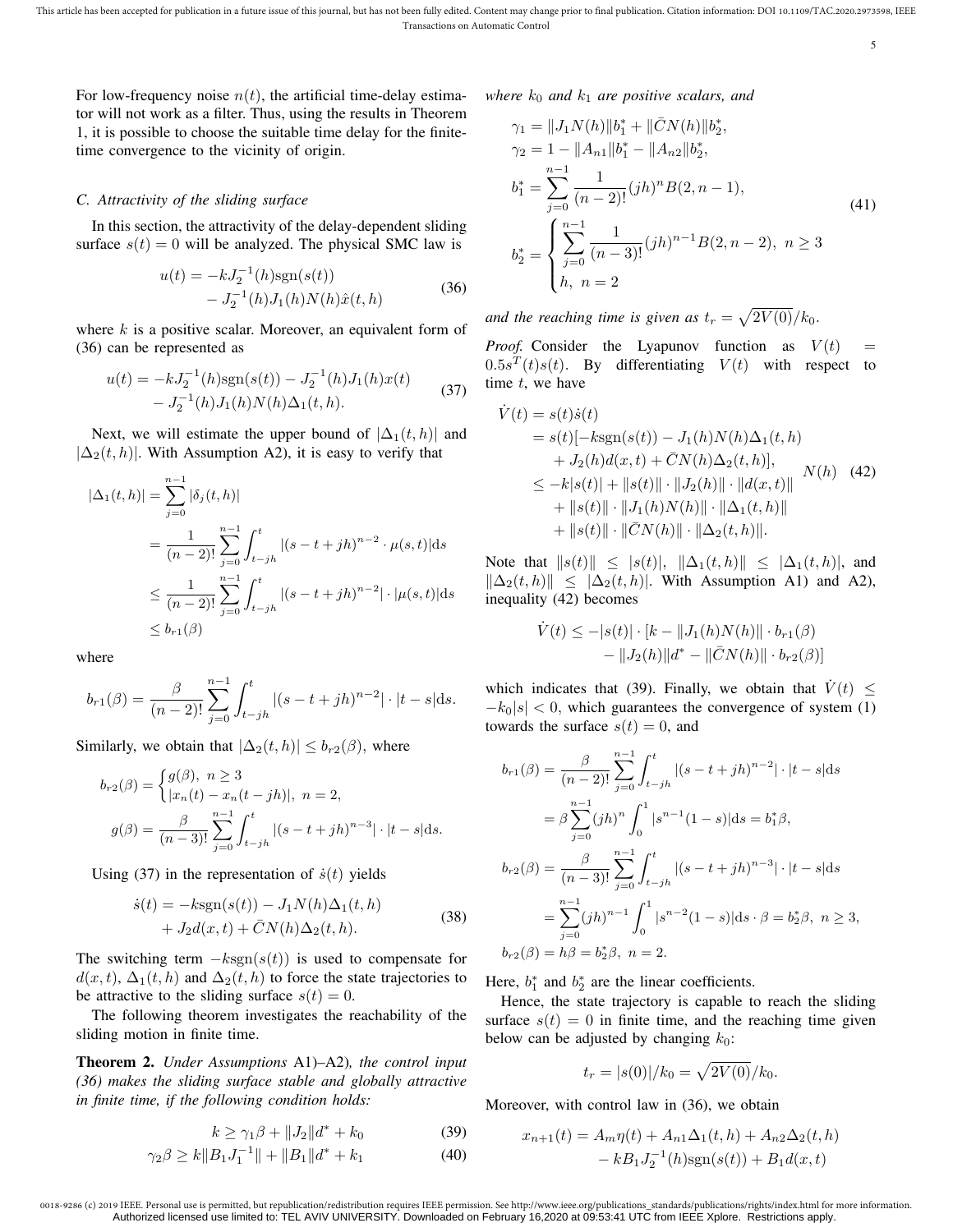which implies that

$$
||x_{n+1}(t)|| \le ||A_m \eta(t)|| + \beta ||A_{n1}||b_1^*
$$
  
+  $\beta ||A_{n2}||b_2^* + k ||B_1 J_2^{-1}(h)|| + ||B_1||d^*.$ 

Considering that  $||x_{n+1}(t)|| < |x_{n+1}(t)| < \beta$ , we arrive at

$$
k_1 + \beta ||A_{n1}||b_1^* + \beta ||A_{n2}||b_2^* + k||B_1J_1^{-1}(h)|| + ||B_1||d^* < \beta.
$$
 (43)

Note that in (40), the item  $k_1$  is added to (43) in order to compensate the bounded item  $||A_m\eta(t)||$ , i.e.  $||A_m\eta(t)|| \le$  $|(A - B_1 J_2^{-1}(h) J_1(h))x| < k_1$ . This completes the proof.  $\Box$ 

**Remark 7.** The upper bounds of estimation errors are  $b_1^* \beta =$  $O(h^n)$  and  $b_2^* \beta = O(h^n)$ , which are small scalars for small enough delay *h*. Thus,  $\gamma_1 \beta \approx 0$ ,  $1 \geq \gamma_2 > 0$ . First, we approximately choose *k* satisfying  $k \geq ||J_2||d^* + k_0$ . Then, the value of *β* is determined via  $β ≥ k||B_1J_1^{-1}||/γ_2 + ||B_1||d^*/γ_2 + k_1/γ_2$ .

Design Steps. The model (1) is derived based on the linearization around the equilibrium. Then, the matrices *A<sup>i</sup>* and  $B_1$  are obtained, where the domain for model (2) is defined as  $|x(t)| \leq \psi$ . Here  $\psi$  is a known scalar. The upper bound  $d^*$ is known. With Assumptions A1)–A2), we will follow

1) Select  $k_1$  that satisfies

$$
|(\bar{A}-B_1J_2^{-1}J_1)x|\le |(\bar{A}-B_1J_2^{-1}J_1)|\cdot \psi\le k_1.
$$

- 2) Choose  $\overline{C}$ , and formulate the ideal sliding surface  $s^*(t)$ and the delay-dependent sliding surface *s*(*t*).
- 3) Find  $h^* = \max h$ , if the solution to (24)–(26) exists:

max *h,* s.t. LMIs (24)–(26) hold;

- 4) Choose  $h$ ,  $k$ ,  $k_0$  and  $\beta$  to satisfy the constraints (39)– (40), and  $0 < h \leq h^*$ ;
- 5) Design the output SMC controller in the form of (36) by using the values of  $\overline{C}$ ,  $k$  and  $h$ .

## IV. SIMULATION EXAMPLE

In this section, a simulation example of a Magnetic Levitation System (MLS) is used. The following nonlinear model in [21] is considered:

$$
\begin{cases}\n\dot{x}_1(t) = x_2(t) \\
\dot{x}_2(t) = -\frac{k}{M}x_2(t) + \frac{aL_0}{2M} \frac{x_3^2(t)}{(a+x_1(t))^2} - g \\
\dot{x}_3(t) = \frac{1}{L(x_1(t))}(-R_0x_3(t) - aL_0 \frac{x_2(t)x_3(t)}{(a+x_1(t))^2} + v(t))\n\end{cases}
$$
\n(44)

where  $x_1(t)$ ,  $x_2$  and  $x_3(t)$  are, respectively, the plate's position in [m], velocity in  $[m/s]$  and coil current in [A], and  $v(t)$  is the control input (voltage applied to coil). Moreover, *M* is the mass of the plate,  $g$  is the gravity acceleration,  $k$  is a viscous friction coefficient,  $R_0$  is the electric resistance, and  $L(x_1(t)) = L_1 + \frac{aL_0}{a+x_1(t)}$  is the coil inductance, and *a*,  $L_0$ and  $L_1$  are positive constants. In the simulation setup, these parameters are given as  $M = 0.1203$ kg,  $g = 9.815$ m/s<sup>2</sup>,  $k = 0.01$ N · m/s,  $L_1 = 0.1$ H,  $L_0 = 0.245$ H,  $a = 0.0088$ m, and  $R_0 = 1.75\Omega$ . By diffeomorphism, the following variables are defined:

$$
\begin{cases}\n\sigma_1(t) = x_1(t), \ \sigma_2(t) = x_2(t), \\
\sigma_3(t) = -\frac{k}{M}x_2(t) + \frac{aL_0}{2M} \frac{x_3^2(t)}{(a+x_1(t))^2} - g.\n\end{cases}
$$



Fig. 1. Comparison of the proposed method with the full-state-information sliding mode controller $(n(t) = 0)$ .

Then, system (44) is equivalently represented as

$$
\dot{\sigma}_1(t) = \sigma_2(t), \ \dot{\sigma}_2(t) = \sigma_3(t), \ \dot{\sigma}_3(t) = f(\sigma) + g(\sigma)v(t) \quad (45)
$$

where  $\sigma(t) = \text{col}\{\sigma_1(t), \sigma_2(t), \sigma_3(t)\}\$ , and

$$
f(\sigma) = \frac{k^2}{M^2} \sigma_1(t) + \frac{kg}{M} - 2\left(\frac{R}{L(\sigma_1(t))} + \frac{k}{2M} + \frac{\sigma_2(t)}{a + \sigma_1(t)}\right)
$$

$$
- \frac{aL_0\sigma_2(t)}{L(\sigma_1(t))(a + \sigma_1(t))} \cdot (\sigma_3(t) + \frac{k}{M}\sigma_2(t) + g),
$$

$$
g(\sigma) = \frac{2aL_0(\sigma_3(t) + \frac{k}{M}\sigma_2(t) + g)}{M^{\frac{1}{2}}L(\sigma_1(t))(a + \sigma_1(t))}.
$$

Applying  $v(t) = -g^{-1}(\sigma(t))[f(\sigma(t)) + u(t)]$  to system (46) yields the following perturbed triple integrator:

$$
\dot{\sigma}_1(t) = \sigma_2(t), \ \dot{\sigma}_2(t) = \sigma_3(t), \ \dot{\sigma}_3(t) = u(t) + d(x, t) \tag{46}
$$

where  $v(t)$  is the virtual control input to be designed, and  $d(x, t)$  is a perturbation caused by external signals or parameter or model uncertainties. The considered domain is defined as  $|x(t)| \le |x_1(t)| + |x_2(t)| + |x_3(t)| \le \psi$ , with  $\psi = 20$ . Then,  $d(x, t) = 0.5 \cos(t) + 0.5 \sin(t)$ , and  $d^* = 1$ . Only the noisy measurement of  $\sigma_1(t)$  is available for control purpose, which is denoted as  $f(t) = \sigma_1(t) + n(t)$ , where  $n(t)$  is the noises satisfying  $|n(t)| \leq \varepsilon$ , and  $\varepsilon$  is a positive scalar.

## *A. Design of output sliding mode controller via artificial timedelay estimation*

We characterize the initial values as  $x_1(0) = 3$ ,  $x_2(0) = 1$ *−*3*, x*<sub>3</sub>(0) = 3. The design steps are listed:

- 1) Based on the interested domain, we select  $k_1 = 13.2$  to satisfy that  $|(A - B_1 J_2^{-1} J_1)x| \leq |0.51| \cdot \psi \leq k_1$ .
- 2) Choose  $\bar{C} = \begin{bmatrix} c_1 & c_2 & c_3 \end{bmatrix}$  with  $c_1 = 1.3$ ,  $c_2 =$ 2.45*,*  $c_3 = 1$ . Then, sliding variables  $s^*(t)$  and  $s(t)$  are

$$
s^*(t) = 1.3x_1(t) + 2.45x_2(t) + x_3(t), \ s(t) = \bar{C}_d\hat{x}(t, h),
$$

 $\hat{x}(t, h) = \text{col}\{x_1(t), x_1(t-h), x_1(t-2h)\}, c_{d1} =$  $c_1 + 1.5c_2/h + c_3/h^2$ , and

$$
\bar{C}_d = \left[ \begin{array}{cc} c_{d1} & -2c_2/h - 2c_3/h^2 & 0.5c_2/h + c_3/h^2 \end{array} \right].
$$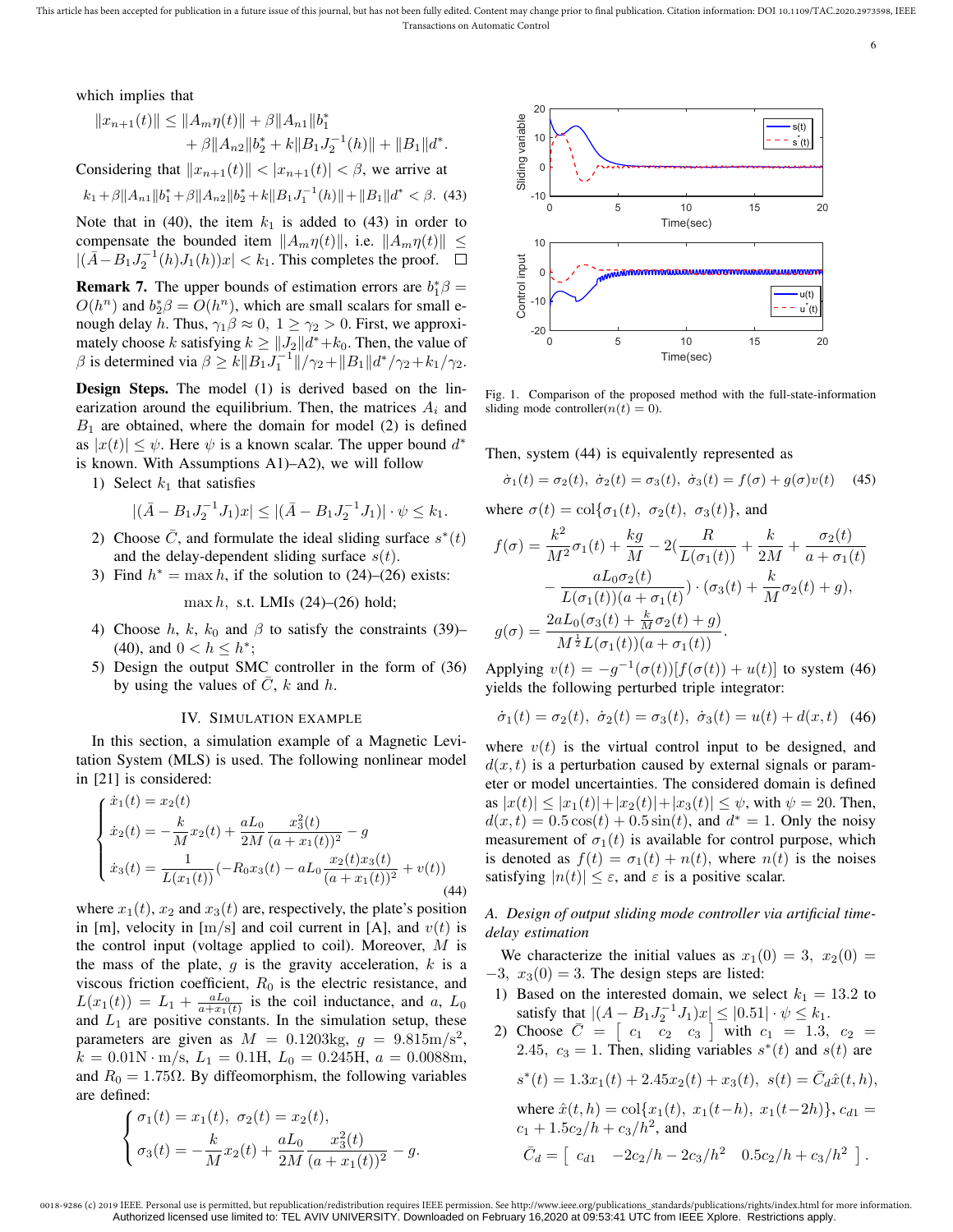3) By solving LMIs of Theorem 1, the feasible solutions are obtained as  $P_3 = 0.976$ ,  $X = 0.568$ ,  $W = 3.124$ , and

$$
P_1 = \left[ \begin{array}{cc} 0.876 & 0.622 \\ * & 1.456 \end{array} \right], \quad P_2 = \left[ \begin{array}{cc} -0.234 & 1.723 \end{array} \right].
$$

Meanwhile, we find that  $h^* = 0.87$ .

- 4) Choose  $k_0 = 0.5$ ,  $k = 2$  and  $\beta = 9$  such that the constraints (39) and (40) simultaneously hold.
- 5) From (36), the output sliding mode controller via artificial time-delay estimation is written as

$$
u(t) = -2\text{sgn}(s(t)) + g_1 x_1(t) + \sum_{i=2}^{3} g_i x_1(t - (i-1)h)
$$

and  $g_1 = (-10 - 10/h)$ ,  $g_2 = 10/h + 10/h^2$ ,  $g_3 =$ *−*5*/h*<sup>2</sup> , and the value of *h* should satisfy condition (35).

Inspired from [1], the control law for the case of the differentiator or sliding mode observer is written as

$$
u^*(t) = -\frac{k_c}{2.7879} \text{sgn}(s^*(t)) - C_c \hat{x}(t)
$$

where  $k_c = 6$ ,  $C_c = [0.7609 \quad 1.8913 \quad 1]$ , and  $\hat{x}(t) =$  $\text{col}\lbrace f(t), \hat{x}_2(t), \hat{x}_3(t) \rbrace$ . States  $x_2(t)$  and  $x_3(t)$  are estimated via a robust exact differentiator/sliding mode observer. Fig.1 reveals the trajectories of  $s^*(t)$ ,  $s(t)$ ,  $u(t)$  and  $u^*(t)$ , which shows that the artificial time-delay sliding surface can approximate the linear sliding surface with the acceptable precision.

#### *B. Comparison of the artificial time-delay estimation with the robust differentiator/sliding mode observer*

We use a robust exact differentiator (RED) [15]:

$$
\begin{cases} \n\dot{\hat{x}}_1(t) = \hat{x}_2(t) - 3L_d^{\frac{1}{3}} e_d^{\frac{2}{3}}(t) \text{sgn}(e_d(t)) \\
\dot{\hat{x}}_2(t) = \hat{x}_3(t) - 1.5L_d^{\frac{1}{2}} e_d^{\frac{1}{2}}(t) \text{sgn}(e_d(t)) \\
\dot{\hat{x}}_3(t) = -1.1L_d \text{sgn}(e_d(t))\n\end{cases}
$$

where  $e_d(t) = \hat{x}_1(t) - f(t)$ , and  $L_d \ge d^* + \sup |u|$  ([15]). Moreover, a higher order sliding mode observer (HOSMO) is used:

$$
\begin{cases} \dot{\hat{z}}_1(t) = \hat{z}_2(t) + 3L_o^{\frac{1}{3}} e_o^{\frac{2}{3}}(t) \text{sgn}(e_o(t)) \\ \dot{\hat{z}}_2(t) = \hat{z}_3(t) + 1.5L_o^{\frac{1}{2}} e_o^{\frac{1}{2}}(t) \text{sgn}(e_o(t)) \\ \dot{\hat{z}}_3(t) = 1.1L_o \text{sgn}(e_o(t)) + u^*(t) \end{cases}
$$

where  $e_o(t) = \hat{z}_1(t) - f(t)$ , and  $L_o \ge d^*$  (see [22]). Here, we choose  $L_d = 250$  ([15]), and  $L_o = 50$ , because HOSMO takes into account the known part of MLS dynamics ([22]). When  $n(t) = 0$ , Fig. 2 reveals that RED and achieve the better tracking precision of system dynamics than the artificial time-delay estimator without measurement noises. Apparently, RED/HOSMO have faster response rate than the proposed one, because RED and HOSMO adopt the dynamic outputfeedback structure, while the artificial time-delay estimator is of static structure.

Next, sinuous measurement noises will be imposed in  $x_1(t)$ for the the comparative simulations. They are assumed to be in the form of  $n(t) = A_n \sin(f_n t)$ , where  $A_n$  is the amplitude of noises and  $f_n$  is the noise frequency. Our method is very flexible, because *h* will be chosen with respect to



7

Fig. 2. Comparison of the proposed method with the RED and HOSMO  $(n(t) = 0).$ 



Fig. 3. Comparison of the proposed method with the RED and HOSMO  $(n(t) = 0.5 \sin(50t)).$ 

 $f_n$ . Here, noises with different frequencies are, respectively, imposed on the measurement  $x_1(t)$ :  $n(t) = 0.5 \cos(50t)$  and  $n(t) = 0.1 \cos(1000t)$ . For the selection of *h*, the trade-off will be made between the approximation accuracy and filtration against noises. According to condition  $(35)$ , we choose  $h =$ 0.05 and  $h = 0.01$ , respectively, for  $n(t) = 0.5 \cos(50t)$  and  $n(t) = 0.5 \cos(1000t)$ . Figs. 3–4 illustrate that the artificial time-delay estimator has certain filtering quantities against the measurement noises and can achieve a better robustness than the RED/HOSMO. Moreover, the proposed artificial timedelay estimator is of static output-feedback structure, which